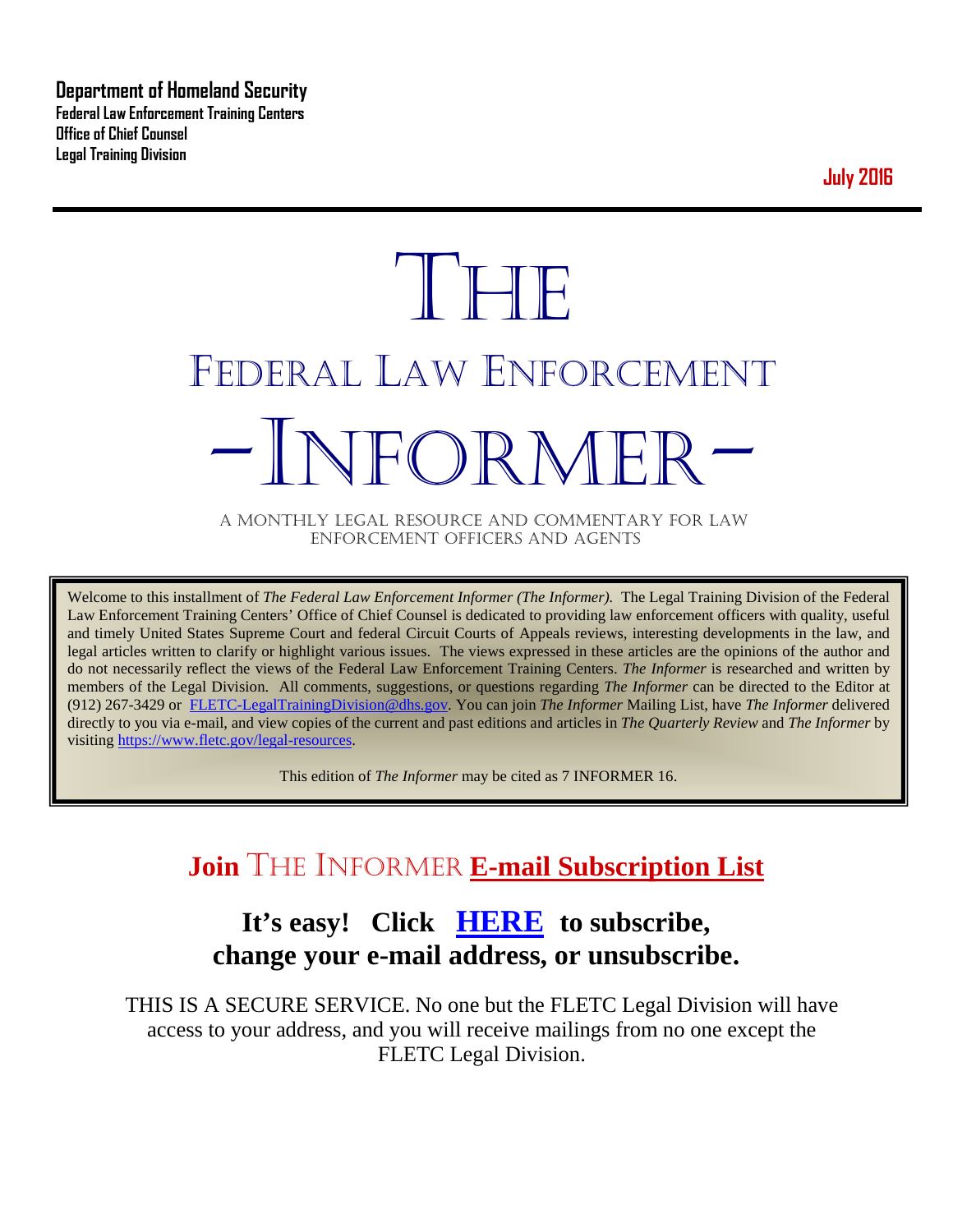# **The Informer – July 2016**

# **Case Summaries**

## **United States Supreme Court**

**Voisine v. United States:** Whether a misdemeanor assault conviction for reckless conduct prohibits a person from lawfully possessing a firearm under 18 U.S.C. § 922(g)(9)............**[4](#page-3-0)**

## **[Circuit Courts of Appeals](#page-3-1)**

# **[First Circuit](#page-4-0)**

| <b>First Circuit</b>                                                                                                                                                                                                                               |
|----------------------------------------------------------------------------------------------------------------------------------------------------------------------------------------------------------------------------------------------------|
| United States v. Casey: Whether the defendant's grandparents could give officers valid                                                                                                                                                             |
| United States v. Rivera: Whether the officer's search warrant application established                                                                                                                                                              |
| <b>Sixth Circuit</b>                                                                                                                                                                                                                               |
| United States v. Crumpton: Whether Miranda required the officer to inform the<br>defendant he had the right to stop answering questions at any time, and whether<br>Miranda required the officer to inform the suspect any statement he made could |
| <b>United States v. Brown:</b> Whether the officer's search warrant application established a                                                                                                                                                      |
| <b>Seventh Circuit</b>                                                                                                                                                                                                                             |
| <b>United States v. Patterson:</b> Whether the defendant was in custody for <i>Miranda</i> purposes<br>when he voluntarily accompanied federal agents to their office to be interviewed9                                                           |
| <b>United States v. Miranda-Sotolongo:</b> Whether an officer established reasonable                                                                                                                                                               |
| United States v. Walton: Whether an officer established reasonable suspicion to detain                                                                                                                                                             |
| <b>Eighth Circuit</b>                                                                                                                                                                                                                              |
| <b>United States v. Briere de L'Isle:</b> Whether scanning the magnetic strips on the backs of                                                                                                                                                     |
| <b>United States v. Roberts:</b> Whether the officers warrantless entry into an apartment                                                                                                                                                          |
| United States v. Dillard: Whether officers established reasonable suspicion to conduct                                                                                                                                                             |
| United States v. Nowak: Whether a warrantless search of the defendant's backpack                                                                                                                                                                   |
| United States v. Roelandt: Whether officers established reasonable suspicion to conduct                                                                                                                                                            |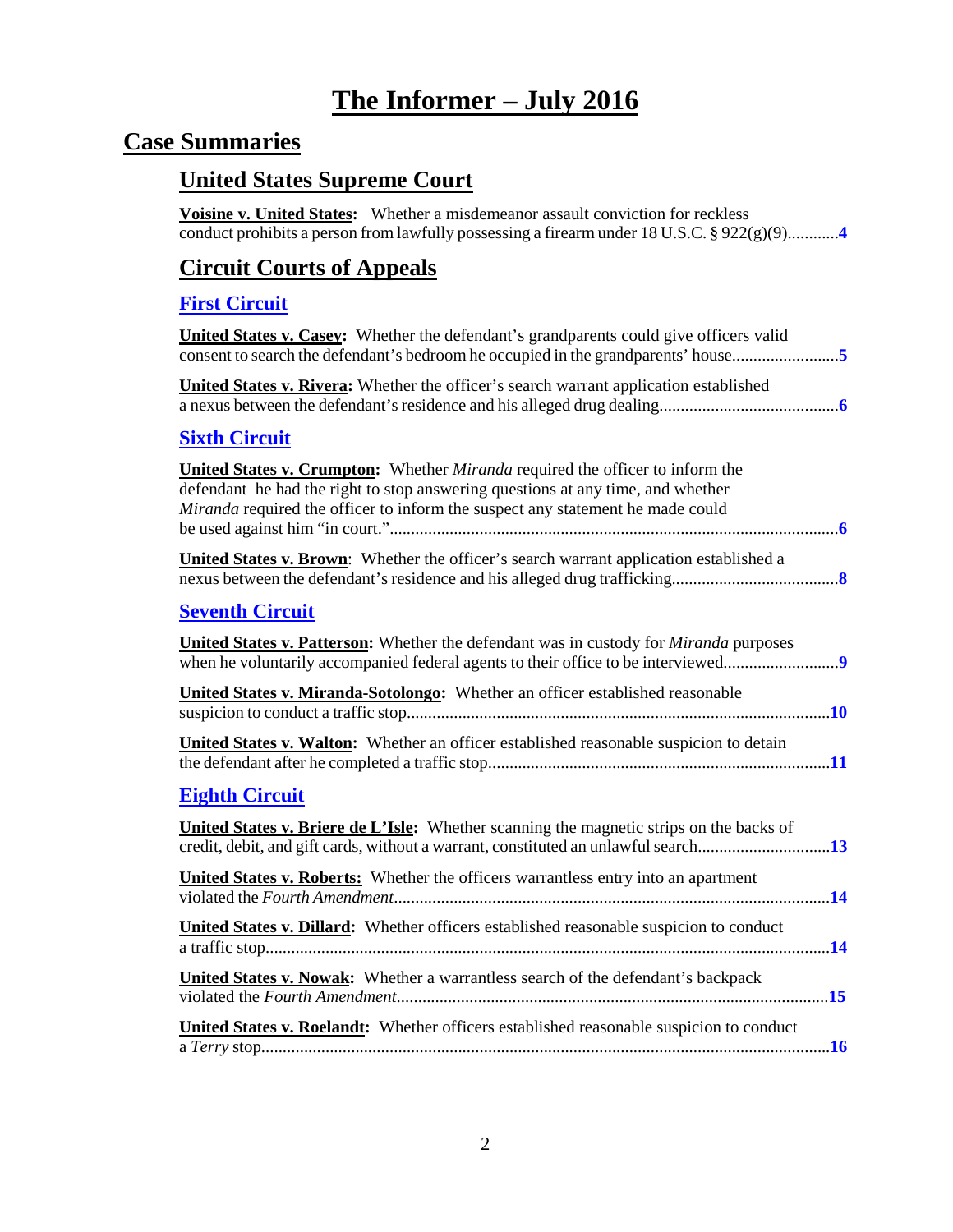## **[Tenth Circuit](#page-15-1)**

| Davis v. Clifford: Whether officers were entitled to qualified immunity after allegedly |  |
|-----------------------------------------------------------------------------------------|--|
| shattering the driver's side window of the plaintiff's car and then dragging her out by |  |
|                                                                                         |  |

#### **[District of Columbia Circuit](#page-17-0)**

| United States v. Castle: Whether officers established reasonable suspicion to conduct |
|---------------------------------------------------------------------------------------|
|                                                                                       |
|                                                                                       |

♦

# **FLETC Informer Webinar Series**

Please check: **<https://share.dhs.gov/informer>** for the latest webinar schedule and news.

# **To participate in a FLETC Informer Webinar:**

- 1. Click on the link to access the Homeland Security Information Network (HSIN).
- 2. If you have a HSIN account, enter with your login and password information.
- 3. If you do not have a HSIN account click on the button next to "Enter as a Guest."
- 4. Enter your name and click the "Enter" button.
- 5. You will now be in the meeting room and will be able to participate in the webinar.
- 6. Even though meeting rooms may be accessed before a webinar, there may be times when a meeting room is closed while an instructor is setting up the room.
- 7. Meeting rooms will be open at least one-hour before a scheduled webinar.
- 8. Training certificates will be provided at the conclusion of each webinar.

**\*\*\*\*\*\*\*\*\*\*\*\*\*\*\*\*\*\*\*\*\*\*\*\*\*\*\*\*\*\*\*\*\*\*\*\*\*\*\*\*\*\*\*\*\*\*\*\*\*\*\*\*\*\*\*\*\*\*\*\*\*\*\*\*\*\*\*\*\*\*\*\*\*\*\***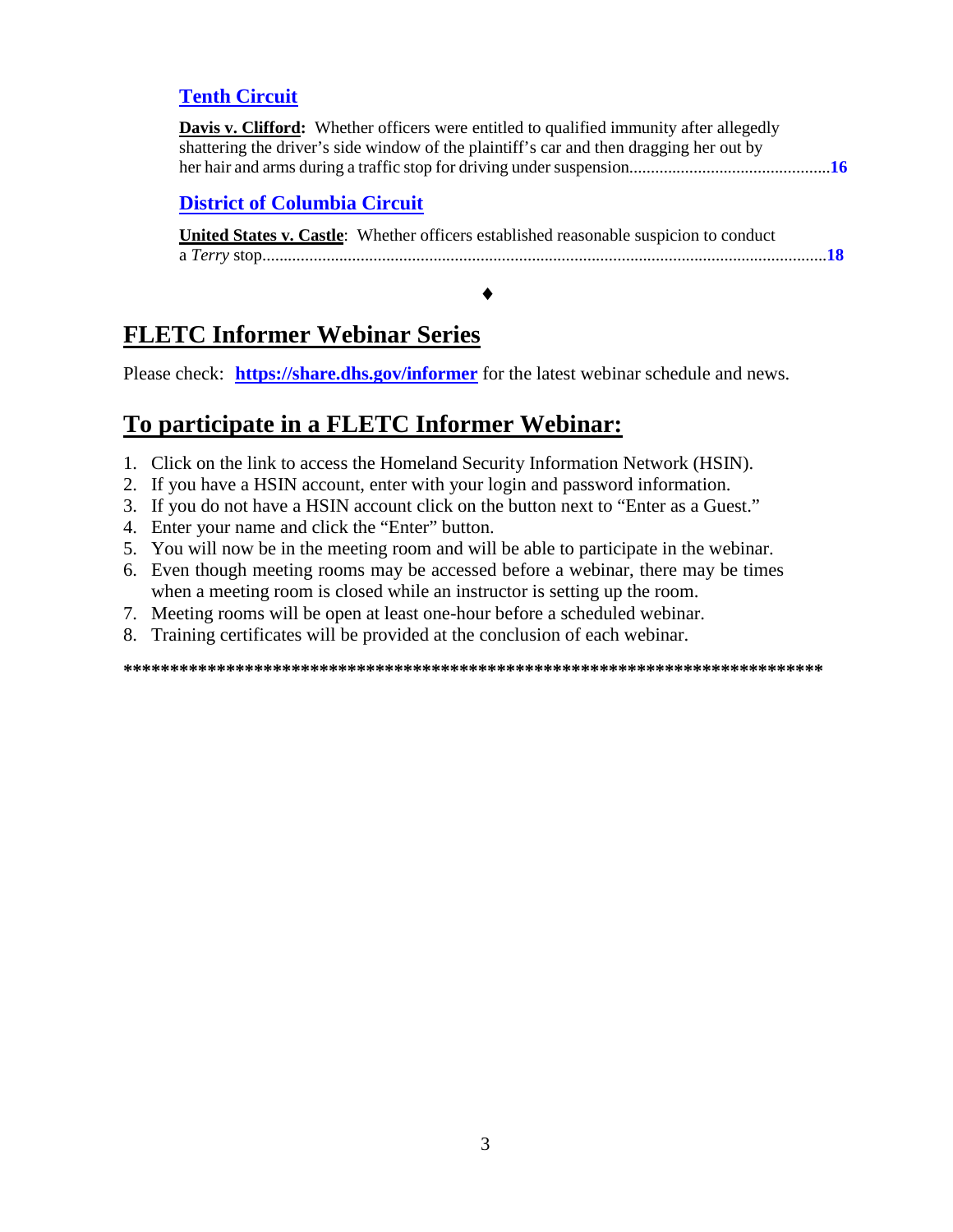# CASE SUMMARIES

# United States Supreme Court

## <span id="page-3-1"></span><span id="page-3-0"></span>**Voisine v. United States, 2016 U.S. LEXIS 4061 (U.S. June 27, 2016)**

Voisine pled guilty to assaulting his girlfriend in violation of *§ 207* of the Maine Criminal Code, which makes it a misdemeanor to "intentionally, knowingly, or recklessly cause bodily injury or offensive physical contact to another person." Several years later, law enforcement officers investigated Voisine for killing a bald eagle and discovered that he owned a rifle. The government subsequently charged Voisine with possession of a firearm after having been convicted of a misdemeanor crime of domestic violence in violation of *18 U.S.C. § 922(g)(9)*.

Armstrong pled guilty to assaulting his wife in violation of *§ 207* of the Maine Criminal Code. A few years later, law enforcement officers found six guns and a large quantity of ammunition when they searched Armstrong's home as part of a narcotics investigation. Like Voisine, the government charged Armstrong under *§ 922(g)(9)* for unlawfully possessing firearms.

Voisine and Armstrong argued they were not prohibited from possessing firearms under *§ 922(g)(9)* because their prior convictions under *§ 207* of the Maine Criminal Code could have been based on reckless, rather than knowing or intentional conduct, and therefore did not qualify as misdemeanor crimes of domestic violence.

*Title 18 U.S.C. § 922 (g)(9)* prohibits persons convicted of a "misdemeanor crime of domestic violence" from possessing firearms. A "misdemeanor crime of domestic violence" is defined to include any misdemeanor committed against a domestic relation that necessarily involves the "use . . . of physical force." In *[United States v. Castleman](http://www.supremecourt.gov/opinions/13pdf/12-1371_6b35.pdf)*, the United States Supreme Court held a knowing or intentional assault against a domestic relation qualified as a "misdemeanor crime of domestic violence." Here, the issue before the Court was whether a misdemeanor conviction for recklessly assaulting a domestic relation disqualifies a person from possessing a firearm under 18 U.S.C. § 922 *(g)(9)*.

In resolving a split between the circuits, the Court held a conviction for a "reckless" domestic assault qualifies as a "misdemeanor crime of domestic violence" under 18 U.S.C. § 922 *(g)(9)*. Congress' definition of a "misdemeanor crime of domestic violence" contains no exclusion for convictions based on reckless behavior. In addition, the court noted a person who assaults another recklessly, *i.e.,* with conscious disregard of a substantial risk of harm, uses force no less than one who carries out that same assault knowingly or intentionally.

For the court's opinion: [http://www.supremecourt.gov/opinions/15pdf/14-10154\\_19m1.pdf](http://www.supremecourt.gov/opinions/15pdf/14-10154_19m1.pdf)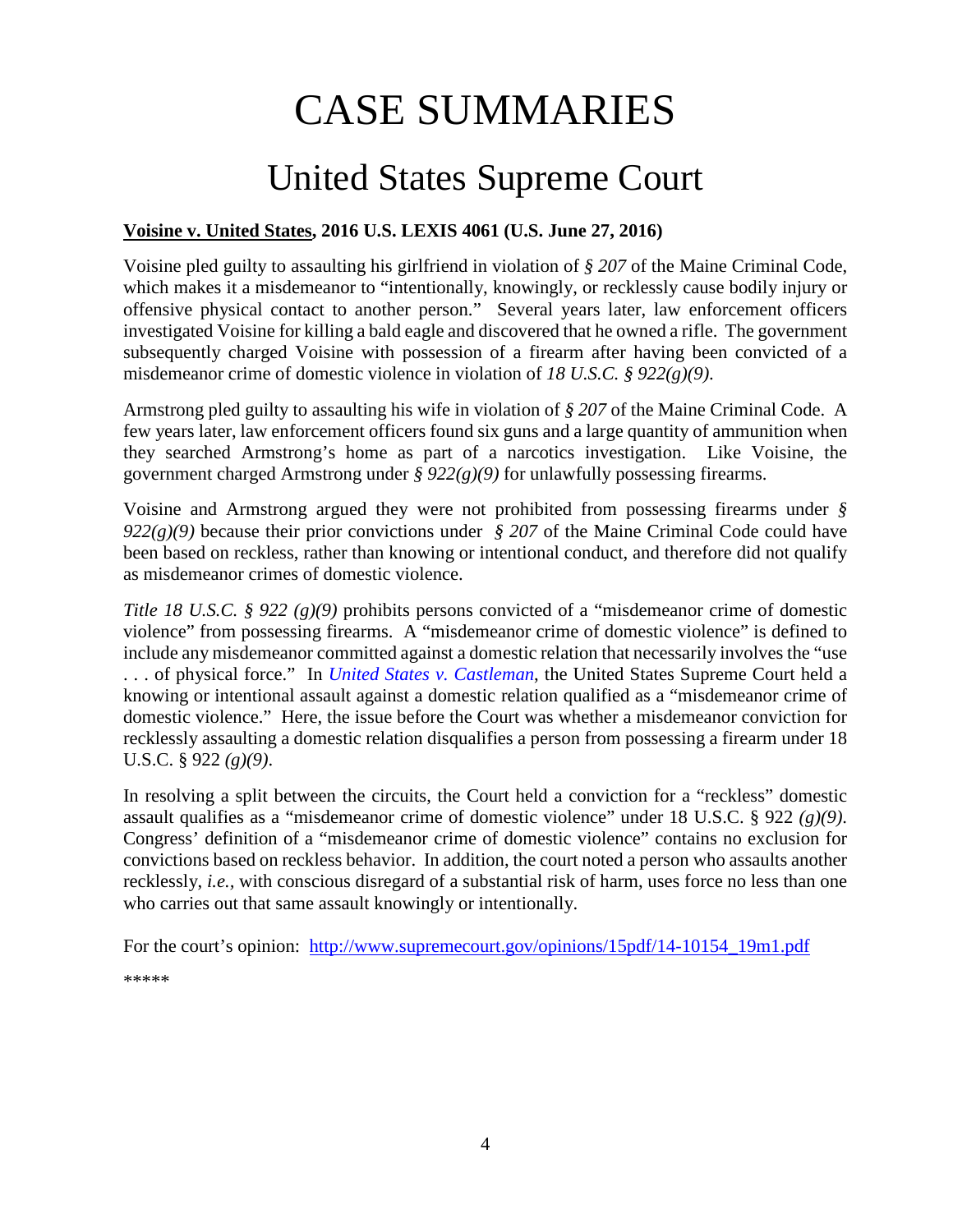# Circuit Courts of Appeal

# <span id="page-4-0"></span>**First Circuit**

#### <span id="page-4-1"></span>**United States v. Casey, 2016 U.S. App. LEXIS 10109 (1st Cir. P.R. June 3, 2016)**

Officers arrested Casey in connection with the death of an undercover police officer during a drug buy. While Casey was in custody, officers went to Casey's grandparents' house with whom he lived. Casey's grandfather, Rivera, told the officers Casey lived in the residence because Casey could not afford to live on his own. Rivera told the officers that he and his wife provided Casey's lodging and food for free, and that both had free access to Casey's unlocked room at all times. Casey's grandparents fully cooperated with the officers and readily gave both oral and written consent to search their home, to include Casey's bedroom. Inside Casey's bedroom, officers found evidence that connected Casey to the death of the undercover officer.

Casey filed a motion to suppress the evidence seized from his bedroom arguing that his grandparents lacked the authority to consent to the search.

The court disagreed. Without deciding whether Casey's grandparents had actual common authority to consent to a search of the bedroom, the court concluded the grandparents had apparent authority to consent to a search of Casey's bedroom. Apparent authority exists when the person giving consent does not have actual authority, but the officer reasonably believes that the person has actual authority to consent to the search.

Here, when the officers arrived, the door to Casey's bedroom was open and unlocked. In addition, Rivera told the officers Casey did not contribute to rent or food, and that he and his wife both had free access to Casey's bedroom. The court concluded it was reasonable for the officers to rely on Rivera's representation that he and his wife had actual common authority over Casey's bedroom, and therefore could consent to its search.

Casey also claimed a photo-array identification made by a witness was unduly suggestive; therefore, it should have been suppressed. Specifically, Casey argued that he was the darkestskinned, black, non-Latino man in the array and the only individual pictured with a distinct, long, thin, facial structure.

Again, the court disagreed, holding the circumstances surrounding the photo array identification were not unduly suggestive. First, the array contained six black and white photographs. Second, while Casey had the darkest complexion among them, each individual could have been described as black, and they shared relatively similar facial features, a near-identical haircut, and groomed eyebrows. In addition, the array displayed no names and bore a disclaimer in Spanish and English stating that the person the witness saw may or may not appear among the presented photographs.

For the court's opinion: [http://cases.justia.com/federal/appellate-courts/ca1/13-1839/13-1839-](http://cases.justia.com/federal/appellate-courts/ca1/13-1839/13-1839-2016-06-03.pdf?ts=1464976805) [2016-06-03.pdf?ts=1464976805](http://cases.justia.com/federal/appellate-courts/ca1/13-1839/13-1839-2016-06-03.pdf?ts=1464976805)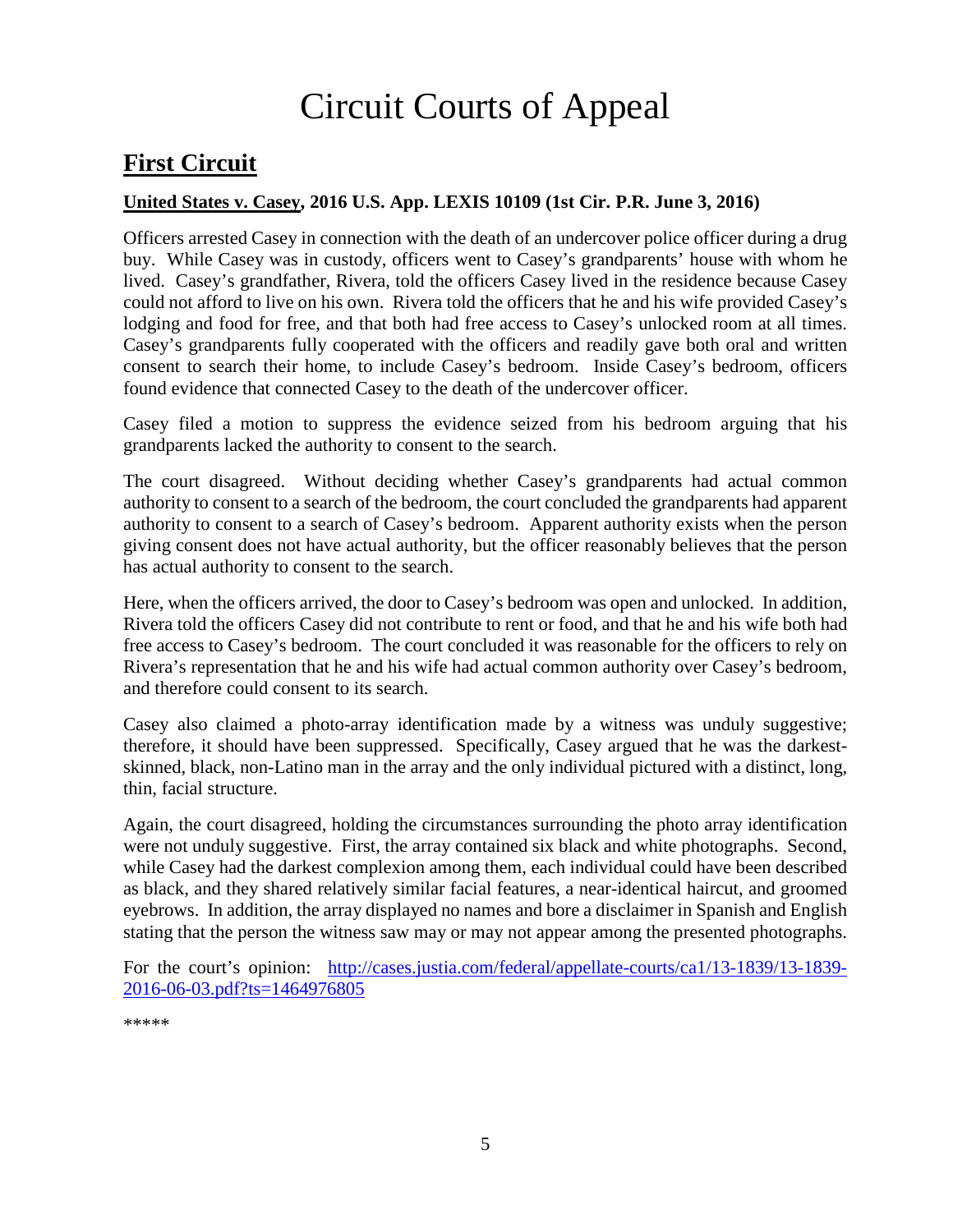#### <span id="page-5-0"></span>**United States v. Rivera, 2016 U.S. App. LEXIS 10465 (1st Cir. Mass. June 9, 2016)**

A confidential informant (CI) called Rivera to arrange the purchase of crack cocaine. Approximately three minutes later, officers conducting surveillance of Rivera's residence saw Rivera's car drive away. A few minutes later, officers saw Rivera's car parked outside a location they suspected Rivera used as a drug stash-house. The officers followed Rivera's car from the stash-house to a Walgreens parking lot. The officers saw the CI get out of his car and into Rivera's car. The CI purchased crack cocaine from Rivera, got out of Rivera's car and left the area. The officers followed Rivera, who drove back to the stash house.

Based on information from the monitored phone call between Rivera and the CI, the purchase of crack cocaine from Rivera, and observations from their surveillance, the officers obtained warrants to search Rivera's stash-house as well as his residence. At Rivera's residence, officers seized among other things, a loaded 9mm handgun.

The government charged Rivera with being a felon in possession of a firearm.

Rivera filed a motion to suppress the firearm seized from his residence. Rivera argued the search warrant affidavit provided no nexus, or connection, between his residence and his alleged drug dealing; therefore, the officers failed to establish probable cause to search his residence.

The court disagreed. A search warrant application must establish probable cause to believe that a crime has occurred and that evidence of the crime will be at the location to be searched, also known as the nexus element. To establish probable cause the government has to establish there is a "fair probability" that contraband or evidence of a crime will be found at the place to be searched. In this case, while the search warrant affidavit provided no information showing that Rivera sold drugs out of his residence, the government established he was likely at home when he participated in the drug-related phone call with the CI. In addition, the judge that issued the search warrant was entitled to rely on the officer's affidavit statement, that in his training and experience drug dealers often kept evidence related to their crime, such as cash, firearms, and records, in their homes. Consequently, the court held that the government established probable cause to believe evidence connected to Rivera's illegal sale of drugs would be found in his residence.

For the court's opinion: [http://cases.justia.com/federal/appellate-courts/ca1/15-1349/15-1349-](http://cases.justia.com/federal/appellate-courts/ca1/15-1349/15-1349-2016-06-09.pdf?ts=1465504207) [2016-06-09.pdf?ts=1465504207](http://cases.justia.com/federal/appellate-courts/ca1/15-1349/15-1349-2016-06-09.pdf?ts=1465504207)

\*\*\*\*\*

# <span id="page-5-1"></span>**Sixth Circuit**

#### <span id="page-5-2"></span>**United States v. Crumpton, 2016 U.S. App. LEXIS 9993 (6th Cir. Mich. June 2, 2016)**

Police executed a search warrant at Crumpton's residence for evidence related to drug and firearm violations. At this time, a federal agent read Crumpton his *Miranda* rights. The agent recited and Crumpton confirmed his understanding of the following:

> (1) "the right to remain silent"; (2) that "anything you say can be used against you **in court**"; (3) "the right to consult with an attorney and have them present during questioning" and (4) that "if you cannot afford an attorney, one will be appointed to represent you prior to questioning."

Crumpton then told the agent "there may be some old bullets laying around." (First Statement)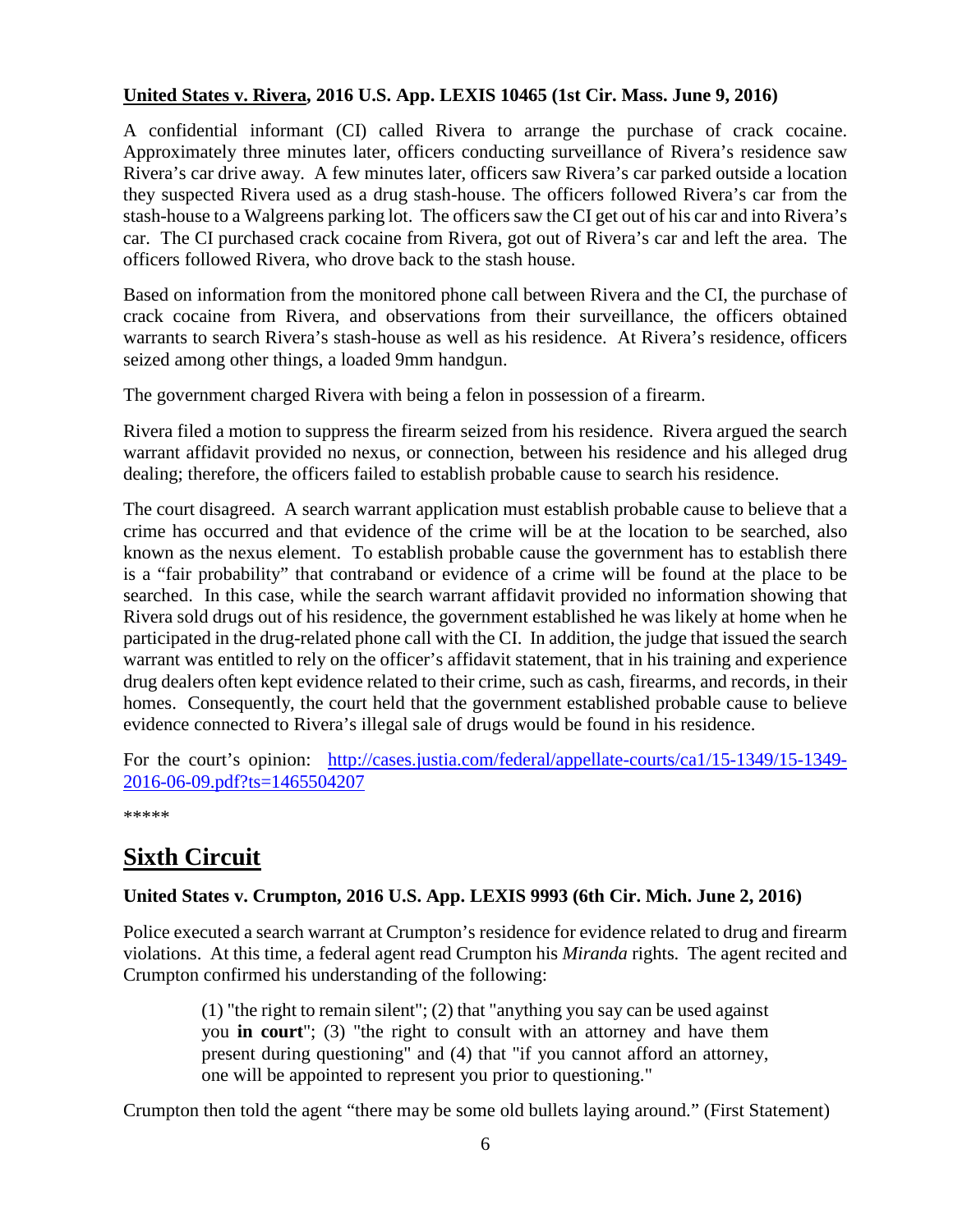The agent conducted a second interview with Crumpton sometime later during the execution of the search warrant. The agent advised Crumpton of his *Miranda* rights again; however, the agent added a fifth warning, and told Crumpton "if you decide to answer any questions now without a lawyer present, you have the right to stop answering questions at any time."

Crumpton asked the agent, "Will we be going to court?" The agent told Crumpton, "No, I'm just saying, in general. Anything you say can be used against you in court. That's, these are your rights."

Crumpton eventually made an additional incriminating statement concerning his knowledge of ammunition in his residence. (Second Statement)

Crumpton filed a motion to suppress both statements he made to the agent. Crumpton argued his first statement should be suppressed because the agent violated *Miranda* by failing to advise him he had the right to stop answering questions, as the agent had done when he advised Crumpton of his *Miranda* rights the second time.

The district court agreed and suppressed Crompton's first statement on its belief that *Miranda* requires that a suspect be advised of his right to stop answering questions at any time during a custodial interview. The government appealed.

The Court of Appeals reversed the district court. The Court held the district court misread *Miranda* to require that a suspect be advised of his right to stop answering questions at any time during a custodial interrogation. The court added *Miranda* requires that a suspect undergoing custodial interrogation be informed of four particular rights:

(1) "that he has a right to remain silent"; (2) "that any statement he does make may be used as evidence against him"; (3) "that he has a right to the presence of an attorney"; and (4) that the attorney may be "either retained or appointed."

The court noted that subsequent Supreme Court decisions have reiterated these four, and only four required warnings.<sup>[1](#page-6-0)</sup> In addition, the Sixth Circuit and other circuits have made clear that "a defendant need not be informed of a right to stop questioning after it has begun."

The district court suppressed Crumpton's second statement. When Crumpton asked the agent, "Will we be going to court?" and the agent replied, "No," and the court held that the agent misled Crumpton into believing he would never go to court in connection with statements he might give to law enforcement; therefore, nullifying the *Miranda* warning that anything Crumpton said could be used against him "in court."

The government appealed, and again, the Court of Appeals reversed the district court. In *Miranda*, the Supreme Court mandated that four warnings be given to inform a suspect in police custody of certain rights in order to protect the privilege against self-incrimination. One such warning was phrased in the opening section of the Court's opinion as notice "that any statement he does make may be used as evidence against him." At two later points in the opinion, the Court suggested that the warning would use the phrase "in court" after the suspect was told that anything he said could be used against him. However, the Court has never dictated the words in which the essential

<span id="page-6-0"></span> $\frac{1}{1}$ *Florida v. Powell*, 559 U.S. 50, 59-60 (2010), *Colorado v. Spring*, 479 U.S. 564, 567 (1987), *United States v*. *Lares-Valdez*, 939 F.2d 688, 689 (9th Cir.), *United States v. Davis*, 459 F.2d 167, 168-169 (6th Cir. 1972), *United States v. Ellis*, 125 F. App'x 691, 699 (6th Cir. 2005).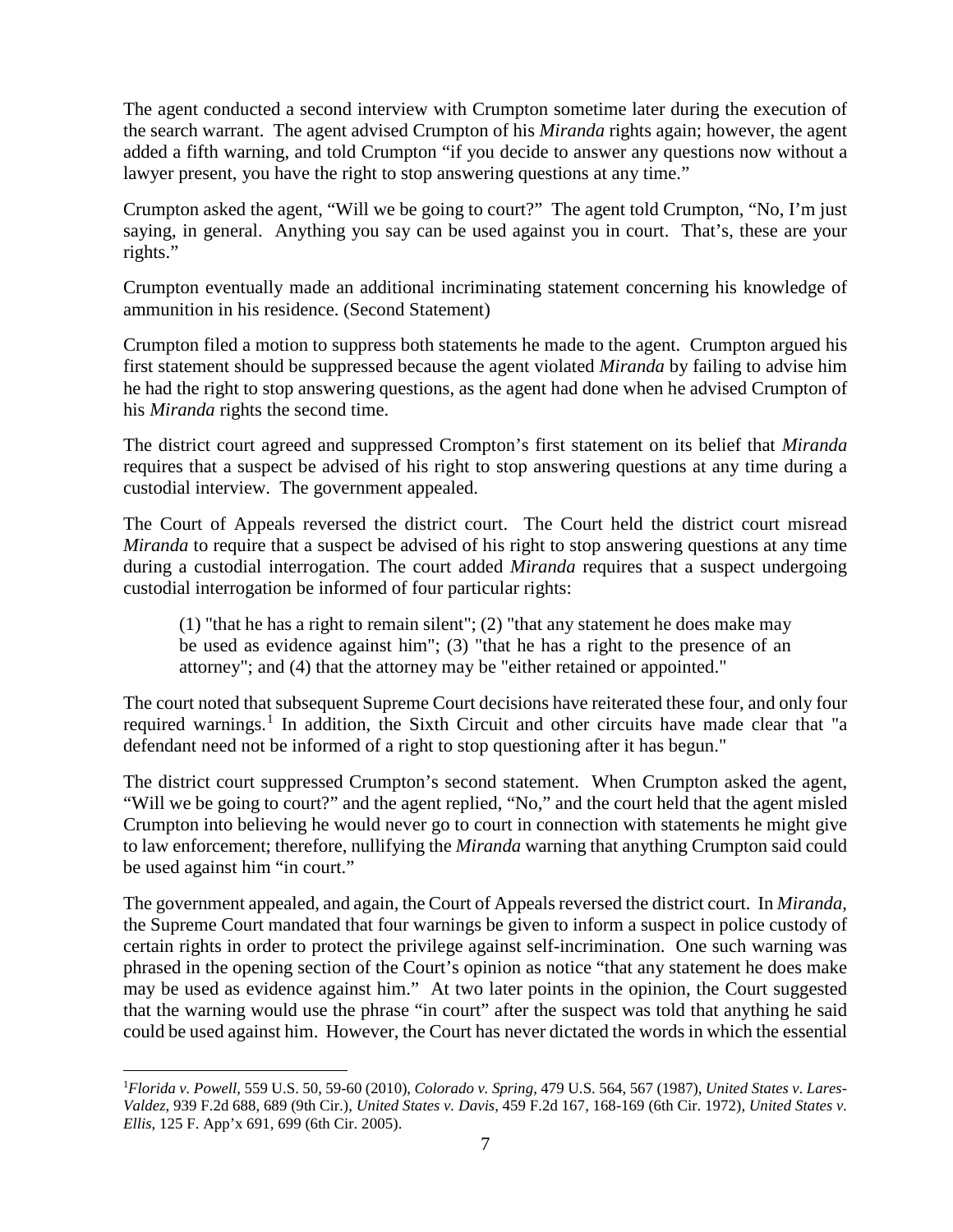information from *Miranda* must be conveyed to the suspect. The *Miranda* court stated the warnings seeks to convey "the consequences of forgoing [the privilege of self-incrimination]" and "to make the individual more acutely aware that he is faced with a phase of the adversary system – that he is not in the presence of persons acting solely in his interest." In keeping with this purpose, the Sixth Circuit along with two other Circuits have specifically held that a warning that omits the "in-court" language does not violate *Miranda*. [2](#page-7-1) Consequently, a suspect who is informed of his right to remain silent and the fact that failing to do so will result in his statements being used "against him" is sufficiently informed of the key information the warning seeks to provide. In this case, the agent was not required to add the words "in court" to his warning to Crumpton.

In addition, the court found the agent did not undermine or contradict the point of the warning by answering, "No" when Crumpton asked, "Will we be going to court?" Instead, the court found when taking the agent's entire answer in context, the agent was informing Crumpton of his rights and the consequences of waiving them, not telling Crumpton specifically what would happen the next day.

For the court's opinion: [http://cases.justia.com/federal/appellate-courts/ca6/15-1299/15-1299-](http://cases.justia.com/federal/appellate-courts/ca6/15-1299/15-1299-2016-06-02.pdf?ts=1464879644) [2016-06-02.pdf?ts=1464879644](http://cases.justia.com/federal/appellate-courts/ca6/15-1299/15-1299-2016-06-02.pdf?ts=1464879644)

\*\*\*\*\*

#### <span id="page-7-0"></span>**United States v. Brown, 2016 U.S. App. LEXIS 11739 (6th Cir. Mich. June 27, 2016)**

On March 8, 2011, federal and state police officers arrested Middleton, Brown, and Woods for attempted delivery of heroin after conducting a traffic stop on Woods' vehicle. In response to standard booking questions, Brown provided a home address and possessed a driver's license that listed the same address as his residence.

The next day, officers obtained a warrant to search Middleton's house. When officers executed the warrant, they discovered a vehicle registered to Brown on the street in front of Middleton's house. The vehicle registration listed the same address Brown had given the officers as his home address the day before. In addition, a drug-detection dog alerted to the odor of narcotics inside Brown's vehicle. A few days later, an agent with the Drug Enforcement Administration (DEA) discovered Brown had a prior conviction for drug distribution and had served time in federal prison.

On March 30, 2011, the DEA agent applied for a warrant to search Brown's house for evidence related to drug trafficking. A magistrate judge issued the warrant, which officers executed on March 31, 2011, twenty-two days after Brown's arrest. Pursuant to the warrant, the agents found drugs, firearms, and ammunition inside Brown's house.

The government charged Brown with a variety of drug and firearm offenses.

Brown moved to suppress the evidence seized from his house. Brown argued the information in the agent's search warrant affidavit failed to establish probable cause because it did not establish a connection, or nexus, between illegal drug activity and Brown's house.

<span id="page-7-1"></span> <sup>2</sup> *United States v. Castro-Higuero*, 473 F.3d 880, 886 (8th Cir. 2007), *Evans v Swenson*, 455 F.2d 291, 295-96 (8th Cir. 1972), *United States v. Franklin*, 83 F.3d 79, 82 (4th Cir. 1996)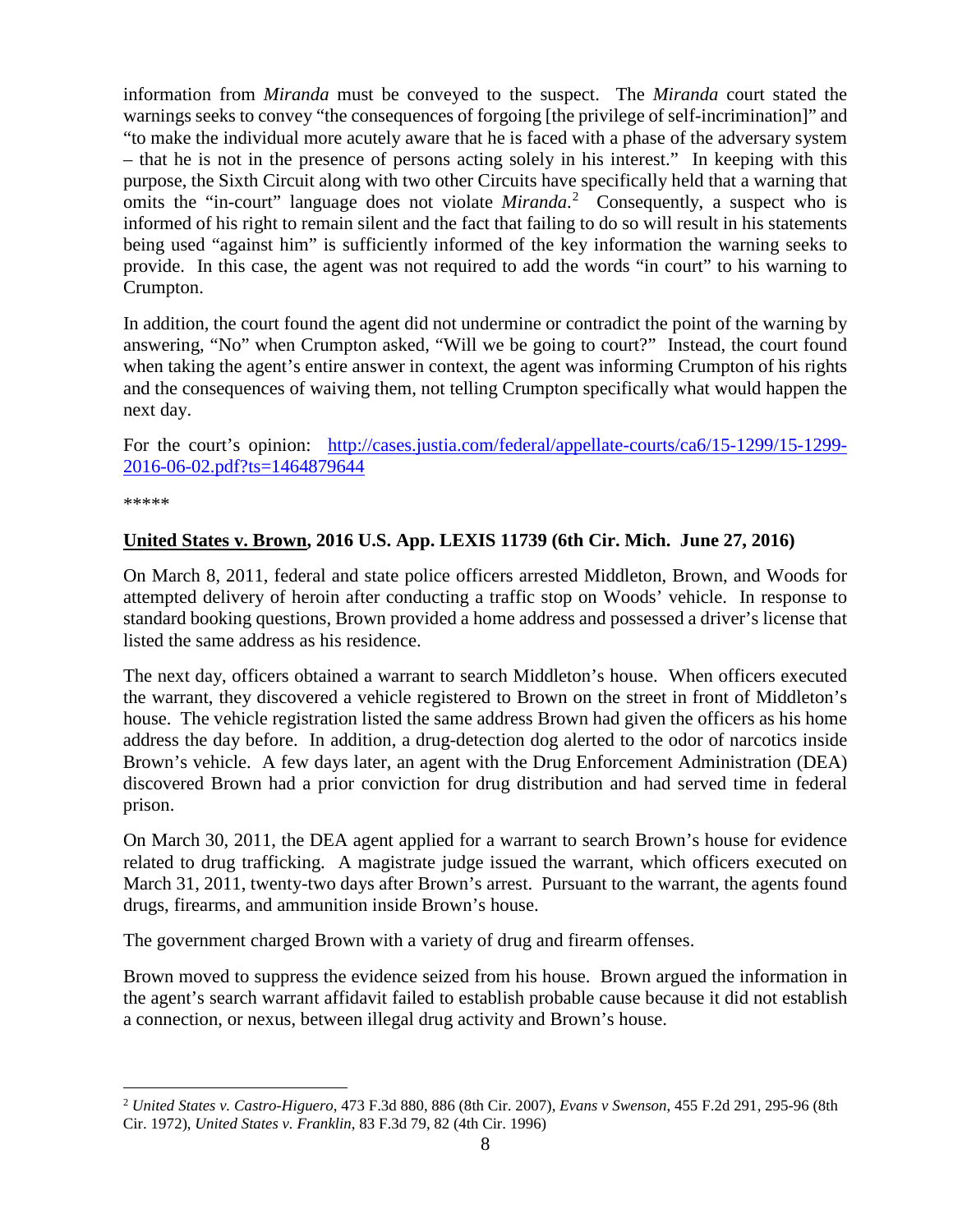The court agreed.<sup>[3](#page-8-2)</sup> An affidavit supporting a search warrant application must demonstrate a nexus, or connection between the evidence sought and the place to be searched. In this case, the court found the search warrant affidavit contained no evidence that Brown distributed narcotics from his home, stored narcotics in his home, or that any suspicious activity occurred in Brown's home.

In addition, even though a drug-dog alerted to the presence of narcotics in Brown's car while it was parked in front of Middleton's house, this fact only supported a search of Brown's car. The alert by the drug-dog did not support a fair probability that evidence of drug trafficking would be found at Brown's house. The court noted a more direct connection was required, such as surveillance indicating Brown had used the car to transport drugs from his house to Middleton's house on the day in question.

Finally, although the affidavit characterized Brown as a known "drug dealer," based on his prior criminal history, the court held a suspect's "status as a drug dealer, standing alone," cannot give rise to a "fair probability that drugs will be found in his home." Instead, the government is required to provide some reliable evidence connecting the known drug dealer's ongoing criminal activity to his home, such as an informant who observed drug deals or drug paraphernalia in or around the suspect's home.

The court further held the good-faith exception to the exclusionary rule did not apply to the evidence seized from Brown's house. For the good-faith exception to apply, the court noted the affidavit was required to contain a minimal nexus between the illegal activity and the place to be searched. Except for a passing reference to Brown's car registration, the affidavit failed to provide any facts establishing a nexus between Brown's alleged drug dealing activity and his house.

For the court's opinion: [http://cases.justia.com/federal/appellate-courts/ca6/13-1761/13-1761-](http://cases.justia.com/federal/appellate-courts/ca6/13-1761/13-1761-2016-06-27.pdf?ts=1467066637) [2016-06-27.pdf?ts=1467066637](http://cases.justia.com/federal/appellate-courts/ca6/13-1761/13-1761-2016-06-27.pdf?ts=1467066637)

\*\*\*\*\*

# <span id="page-8-0"></span>**Seventh Circuit**

#### <span id="page-8-1"></span>**United States v. Patterson, 2016 U.S. App. LEXIS 10767 (7th Cir. Ind. June 14, 2016)**

Federal agents suspected that Patterson committed a bank robbery. Two agents drove separately to a residence connected to Patterson where they saw him standing outside in the driveway. The agents approached Patterson, identified themselves, and told Patterson two or three times to show his hands. After Patterson complied, the agents told Patterson they wanted to talk to him about a bank robbery. When Patterson asked the agents some questions about the case, the agents told Patterson they did not want to discuss the details in the driveway. The agents asked Patterson if he would be willing to go to their office to discuss the case and "clear his name." Patterson agreed to accompany the agents to their office. Before Patterson got into the agent's vehicle, he allowed one of the agents to frisk him for weapons. After completing the frisk, the agent asked Patterson, "I just want to make sure you're voluntarily coming with us, correct?" Patterson responded affirmatively.

The agent drove Patterson to the public garage for his building, parked, and took the public elevator to the agents' office. Once inside, the agents took Patterson to a conference room,

<span id="page-8-2"></span> $3$  The court issued an opinion in the case on September 11, 2015, in which it denied Brown's motion to suppress the evidence seized from his residence before issuing this amended opinion. (See 801 F.3d 679 (6th Cir. 2015) and 10 [Informer 15\)](https://www.fletc.gov/sites/default/files/10Informer15.pdf).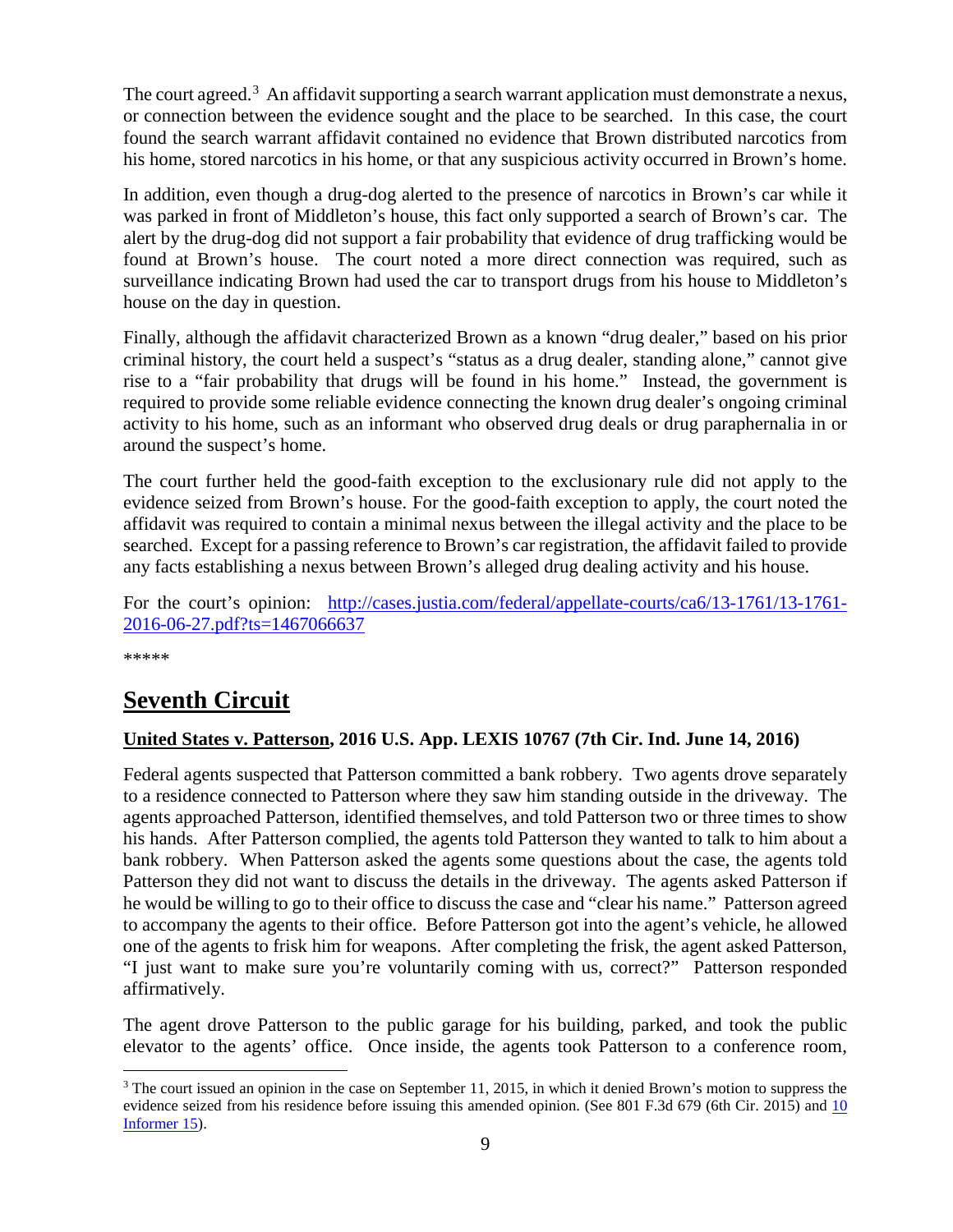allowing Patterson to sit closest to the door. When asked about the bank robbery, Patterson denied any involvement. The agents accused Patterson of being involved, and told Patterson that he could speak freely, as he was not going to be arrested that day. Patterson then confessed to his involvement in the robbery. At the end of the interview, the agents told Patterson an arrest warrant would likely be issued in a week or two and gave him a ride back to his house.

Patterson filed a motion to suppress his incriminating statements, arguing that he was "in custody" at the time of the interview; therefore, the agents should have advised him of his *Miranda* rights before questioning him.

A person is "in custody" for *Miranda* purposes if there is a formal arrest or a restraint on the person's freedom of movement of the degree associated with a formal arrest. Because the agents did not formally arrest Patterson, the court had to determine whether a reasonable person in Patterson's position would have believed he was free to leave.

The court concluded that Patterson was not "in custody" for *Miranda* purposes because the agents did not restrain Patterson's movement to the degree associated with a formal arrest. First, Patterson went to the agents' office voluntarily. The agents told Patterson they wanted to talk to him about their investigation, while truthfully implying that his name might not be "clear." In addition, the agents double-checked by asking Patterson if he was voluntarily going with them before he got into the agents' car.

Second, Patterson was not "in custody" for *Miranda* purposes during the initial encounter with the agents in the driveway. At most, the initial contact, from the driveway to getting into the agents' car was a *Terry* stop. The court noted that the temporary and relatively non-threatening detention involved in a *Terry* stop does not constitute *Miranda* custody. In addition, in the Seventh Circuit, it has been repeatedly held that a *Terry* frisk does not establish custody for *Miranda*  purposes.

Third, during the drive to the agents' office, Patterson never requested that the agents stop the car so he could get out or do anything to indicate that he did not want to speak with the agents.

Fourth, while the agents were armed, they never used their weapons or restrained Patterson in any way.

Finally, at the end of the interview, the agents told Patterson he was not going to be arrested that day, and was allowed to leave so he could get his affairs in order.

For the court's opinion: [http://cases.justia.com/federal/appellate-courts/ca7/15-3022/15-3022-](http://cases.justia.com/federal/appellate-courts/ca7/15-3022/15-3022-2016-06-14.pdf?ts=1465932663) [2016-06-14.pdf?ts=1465932663](http://cases.justia.com/federal/appellate-courts/ca7/15-3022/15-3022-2016-06-14.pdf?ts=1465932663)

\*\*\*\*\*

#### <span id="page-9-0"></span>**United States v. Miranda-Sotolongo, 2016 U.S. App. LEXIS 11816 (7th Cir. Ill. June 28, 2016)**

A police officer saw Miranda driving on an interstate highway and noticed the Indiana temporary vehicle tag on Miranda's car looked "odd." The officer checked the registration number from the tag in a database, but found no record of the registration. The officer then had a police dispatcher run a check on the tag in the same database. Like the officer, the dispatcher could not find a record of the car's registration in the database. After receiving this information from the dispatcher, the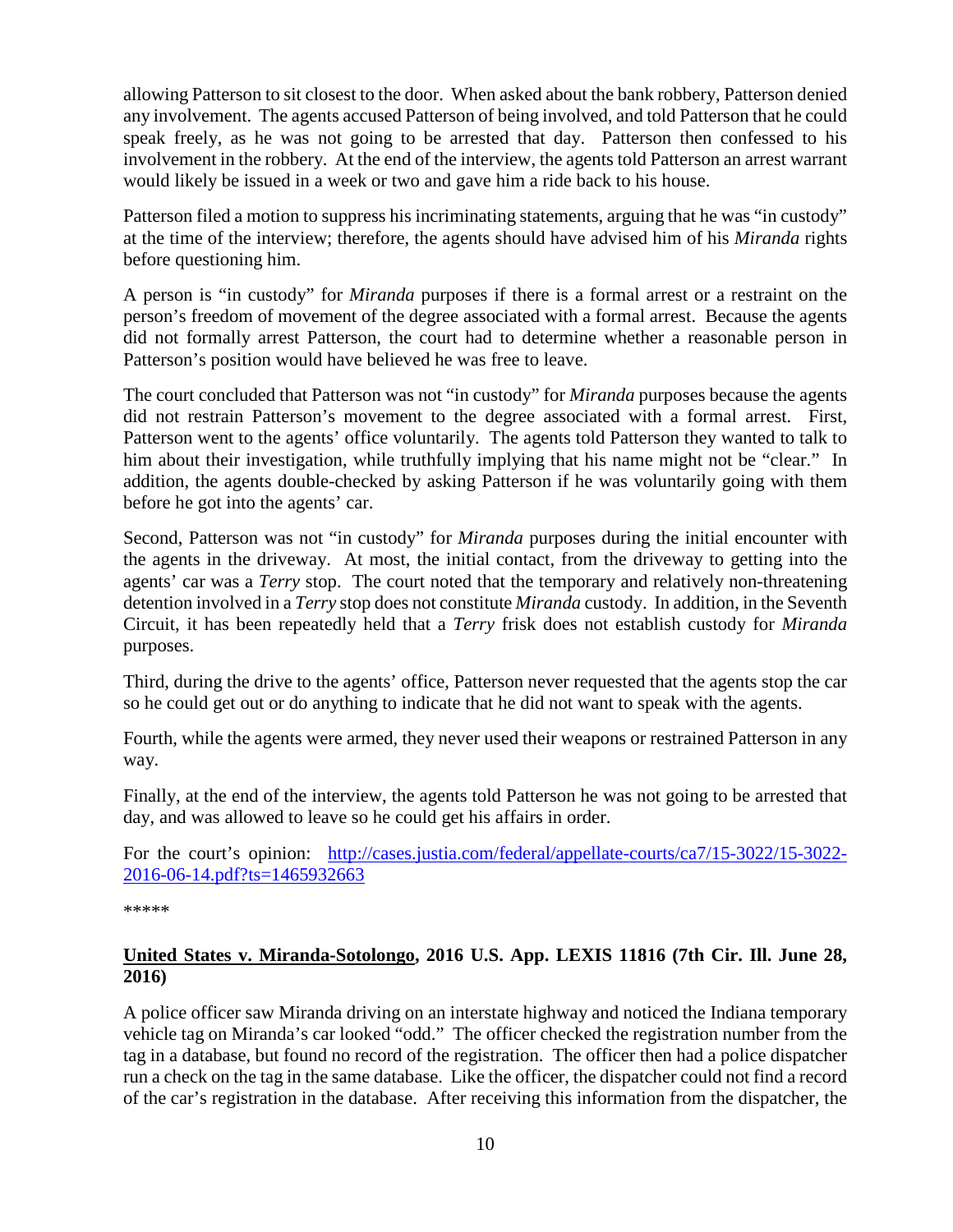officer conducted a traffic stop to investigate whether the tag on Miranda's car might be a forgery designed to hide a stolen or otherwise unregistered vehicle.

When the officer asked Miranda for his driver's license, Miranda told the officer he was driving on a suspended license. The officer arrested Miranda. During an inventory search of Miranda's car, the officer found two firearms. The government charged Miranda with being a felon in possession of a firearm.

Miranda argued the firearms seized from his car should have been suppressed because the officer did not have reasonable suspicion to conduct the traffic stop.

The court disagreed. The officer stopped Miranda after two computer checks failed to verify Miranda's car was temporarily registered as the tag indicated. First, the court concluded the officer's observing and recording the registration number from the tag on Miranda's car was not a *Fourth Amendment* search. Second, it was not a search when the officer used the registration tag number, in which Miranda had no reasonable expectation of privacy, to retrieve the registration information from the law enforcement database. As a result, after the officer and the dispatcher both checked the relevant database and found no record of the car's registration in Indiana, the court held the officer had reasonable suspicion to justify the stop.

For the court's opinion: [http://cases.justia.com/federal/appellate-courts/ca7/14-2753/14-2753-](http://cases.justia.com/federal/appellate-courts/ca7/14-2753/14-2753-2016-06-28.pdf?ts=1467140586) [2016-06-28.pdf?ts=1467140586](http://cases.justia.com/federal/appellate-courts/ca7/14-2753/14-2753-2016-06-28.pdf?ts=1467140586)

\*\*\*\*\*

#### <span id="page-10-0"></span>**United States v. Walton, 2016 U.S. App. LEXIS 12084 (7th Cir. Ill. June 30, 2016)**

A police officer pulled over a Chevrolet Suburban for several minor traffic violations. The Suburban contained two people; Smoot, the driver, and Walton, the passenger. After the officer told Smoot that he planned to issue a written warning, Walton told the officer that they had been stopped in Kansas the previous evening and had received a written warning for using an improper signal. Walton gave the officer a copy of the written warning issued in Kansas, which indicated Walton was driving at the time, and that he had a suspended driver's license. Walton then stated the officers in Kansas had detained them for two hours and had searched the Suburban, which was a rental vehicle. When the officer asked Walton why he had rented such a large vehicle, Walton told him that it was the only vehicle available, which the officer found implausible. Walton gave the officer a copy of the rental agreement, which indicated the Suburban had been rented at the Denver International Airport, that the rental fee was almost \$1,000, and that Smoot was not an authorized driver.

The officer asked Smoot to accompany him to his squad car while he prepared the written warning. When the officer asked Smoot why Walton had rented such a large expensive vehicle, she told him, "guys like trucks." When the officer asked Smoot about the encounter with the police in Kansas the previous evening, Smoot told him the stop did not last two hours, and the officers did not search the Suburban. The officer also learned that Smoot and Walton were driving back to their home in Ohio. Finally, during the stop, the officer learned from his dispatcher that Walton had a criminal history that included a drug trafficking arrest.

After issuing Smoot the written warning, the officer asked Walton some follow-up questions concerning the trip, as well as the rental car. The officer then asked Walton for consent to search the Suburban. Walton denied the officer's request to search inside the Suburban; however, Smoot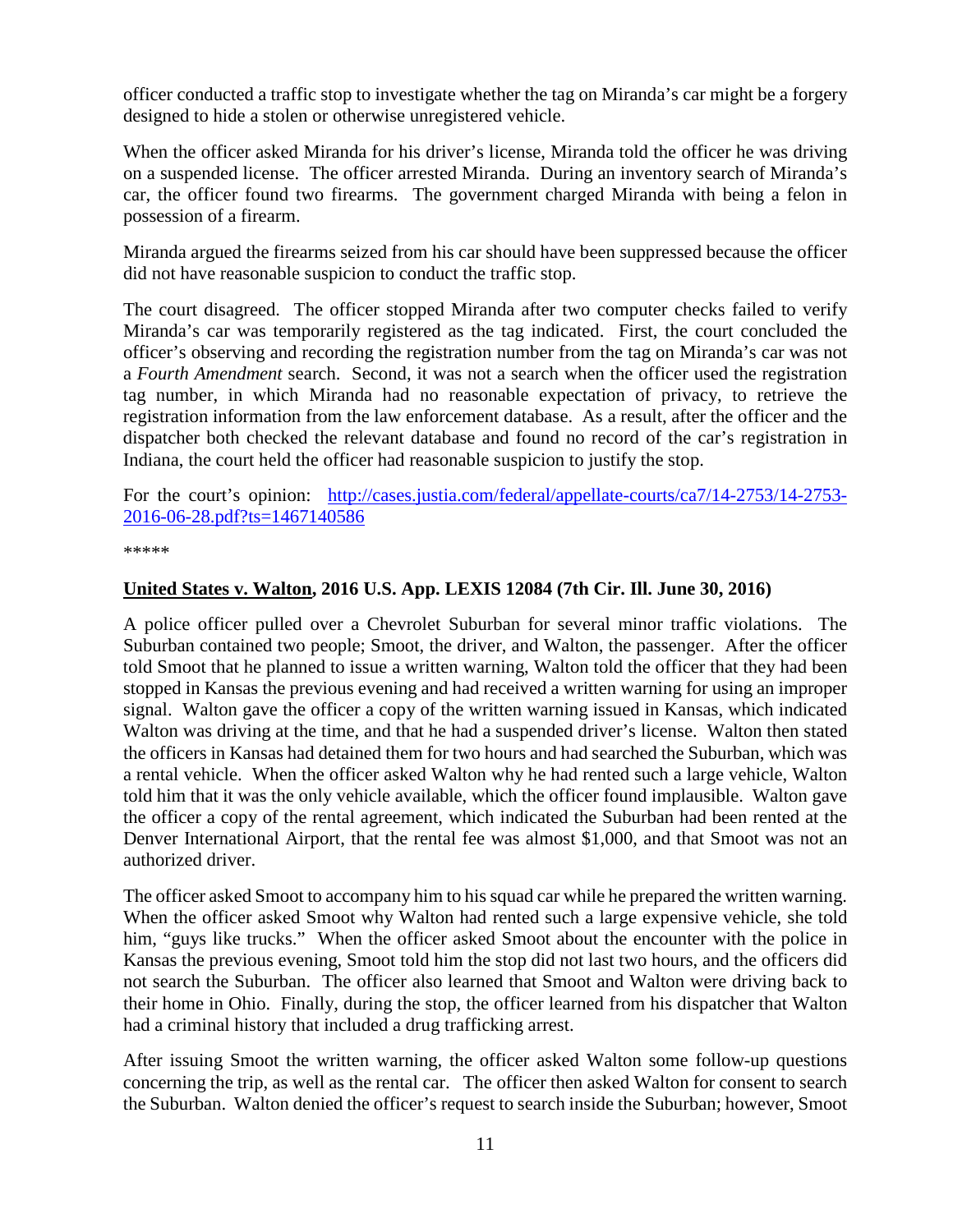consented to a search of her bag. After Walton refused, the officer told him that he was calling a canine unit to conduct a sniff around the exterior of the Suburban, as the officer believed he had established reasonable suspicion that Smoot and Walton were involved in criminal activity. After searching Smoot's bag, finding only a change of clothing, the officer contacted dispatch and requested a canine unit. Approximately 14 minutes elapsed from when the officer issued Smoot the written warning until he requested the canine unit.

When the canine unit arrived, the officer walked his dog around the Suburban, and the dog alerted to the presence of drugs in the vehicle. The officers searched the Suburban, found cocaine concealed in bags hidden in a void within the rear driver's side quarter panel, and arrested Smoot and Walton.

Walton filed a motion to suppress the cocaine, arguing the officer did not have reasonable suspicion to detain him after issuing the written warning to Smoot.

The court disagreed. First, within three to four minutes of pulling over Walton and Smoot, the officer saw there were only two individuals with one bag of luggage in a large Suburban, which seated seven to eight passengers. The officer testified that in his experience criminals often rent large luxury vehicles for the larger areas available to conceal contraband. Second, the officer learned the Suburban was rented solely for the purpose of driving two people from Colorado to Ohio at a rental cost of almost \$1,000. The officer knew the pair could have rented a smaller vehicle that accomplished the same goal for around \$100 or \$200. Third, by the time the officer issued the written warning, he had heard conflicting stories from Walton and Smoot regarding how long the Kansas police officers had detained them the previous evening, and whether the car was searched during that time. Fourth, Smoot and Walton gave the officer different stories as to why Walton rented the Suburban. Fifth, prior to issuing the written warning, the officer discovered that neither Smoot nor Walton was legally entitled to drive the Suburban, as Smoot was not authorized under the rental agreement, and Walton had a suspended driver's license. Consequently, the court found the officer could have towed the Suburban and conducted an inventory search. Finally, before he completed the written warning, the dispatcher told the officer of Walton's lengthy criminal history, which included a drug trafficking offense. Based on the totality of the circumstances, the court held the officer had reasonable suspicion to detain Walton after he issued Smoot the written warning.

Walton further argued that the officer unreasonably prolonged the duration of the stop by failing to diligently request a canine unit to search the Suburban after issuing Smoot the written warning.

Again, the court disagreed. The court noted that after issuing the written warning to Smoot, the officer asked Walton some brief follow-up questions, requested consent to search the Suburban, which was denied, and searched Smoot's bag, with her consent. The court concluded that nothing in this 14-minute timeline suggested that the officer did not act diligently in requesting the canine unit.

For the court's opinion: [http://law.justia.com/cases/federal/appellate-courts/ca7/15-3626/15-](http://law.justia.com/cases/federal/appellate-courts/ca7/15-3626/15-3626-2016-06-30.html) [3626-2016-06-30.html](http://law.justia.com/cases/federal/appellate-courts/ca7/15-3626/15-3626-2016-06-30.html)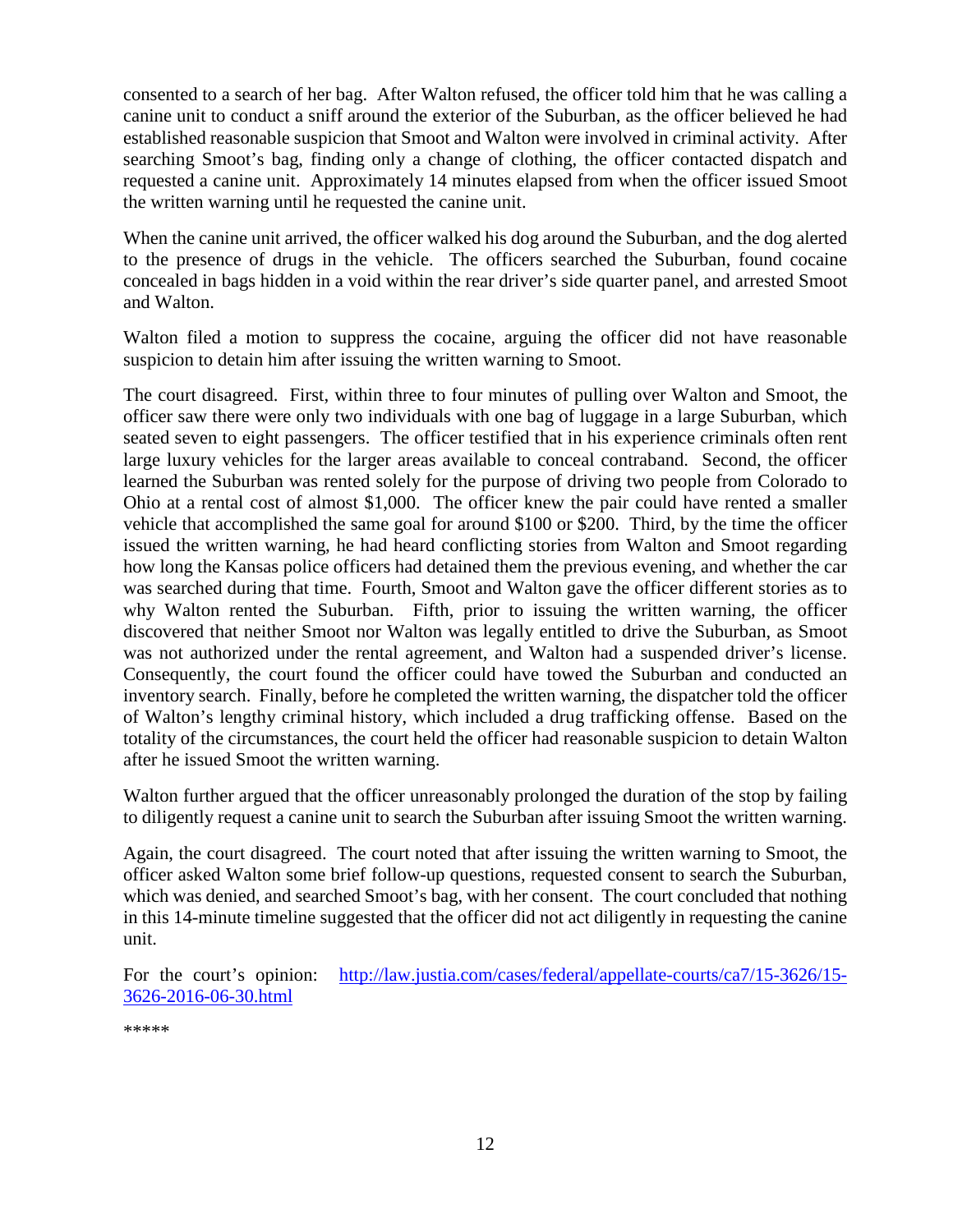# <span id="page-12-0"></span>**Eighth Circuit**

#### <span id="page-12-1"></span>**United States v. Briere de L'Isle, 2016 U.S. App. LEXIS 10345 (8th Cir. Neb. June 8, 2016)**

During a traffic stop, an officer lawfully seized a large stack of credit, debit, and gift cards located in a duffle bag in the trunk of the defendant's car. Afterward, a federal agent scanned the seized cards and discovered the magnetic strips on the backs of the cards either contained no account information or contained stolen American Express credit card information.

The government charged the defendant with possession of fifteen or more counterfeit and unauthorized access devices.

The defendant filed a motion to suppress any evidence discovered when the agent scanned the magnetic strips on the seized cards. The defendant argued that scanning the magnetic strips on the backs of the cards, without a warrant, constituted an unlawful *Fourth Amendment* search.

The court disagreed. First, the court noted a physical intrusion or trespass by a government official constitutes a search under the *Fourth Amendment*. However, the court concluded that scanning the magnetic strips on the cards was not a physical intrusion into a protected area prohibited by the *Fourth Amendment*. The magnetic strips on the back of a debit or credit card is a type of external electronic storage device that is designed to record the same information that is embossed on the front of the card. Consequently, the information embossed on the front of the card and recorded in the magnetic strip will only be different if someone has tampered with the card. Credit card readers simply reveal whether the information in the magnetic strip on the back of the card matches the information on the front of the card. The court found the process of using a credit card reader "analogous to using an ultraviolet light to detect whether a treasury bill is authentic", which is not considered a *Fourth Amendment* search. Therefore, the court held that because sliding a card through a scanner to read virtual data does not physically invade a person's space or property, the agent did not conduct a search under the original trespass theory of the *Fourth Amendment*.

The court further held that scanning the magnetic strips on the cards did not violate any reasonable expectation of privacy the defendant might have had in the cards. First, the defendant could not subjectively expect privacy in the cards in which his name was embossed on the front. Second, the defendant could not have had a subjective expectation of privacy in any of the other cards, in which his name was not embossed on the front, because the purpose of a credit, debit, or gift card is to enable the holder of the card to make purchases. When the holder uses the card, he knowingly discloses the information on the magnetic strip of the card to a third party. Consequently, the holder of the card cannot claim a reasonable expectation of privacy in this information.

Even if the defendant had an actual, subjective expectation of privacy in the information found in the magnetic strips on the backs of the cards, the court held this privacy interest is not one society if prepared to accept as reasonable. All of the information found in the magnetic strips on legitimate American Express cards is identical to the information in plain view on the front of the cards. If it is not reasonable to expect privacy in the information that is visible on the front of these cards, the court concluded the defendant could not reasonably expect privacy in information contained in the magnetic strip that is either non-existent or different from the information on the front of the card.

The court added that American Express cards with no information in the magnetic strips, and debit and gift cards that have been re-coded with new information in the magnetic strips are counterfeit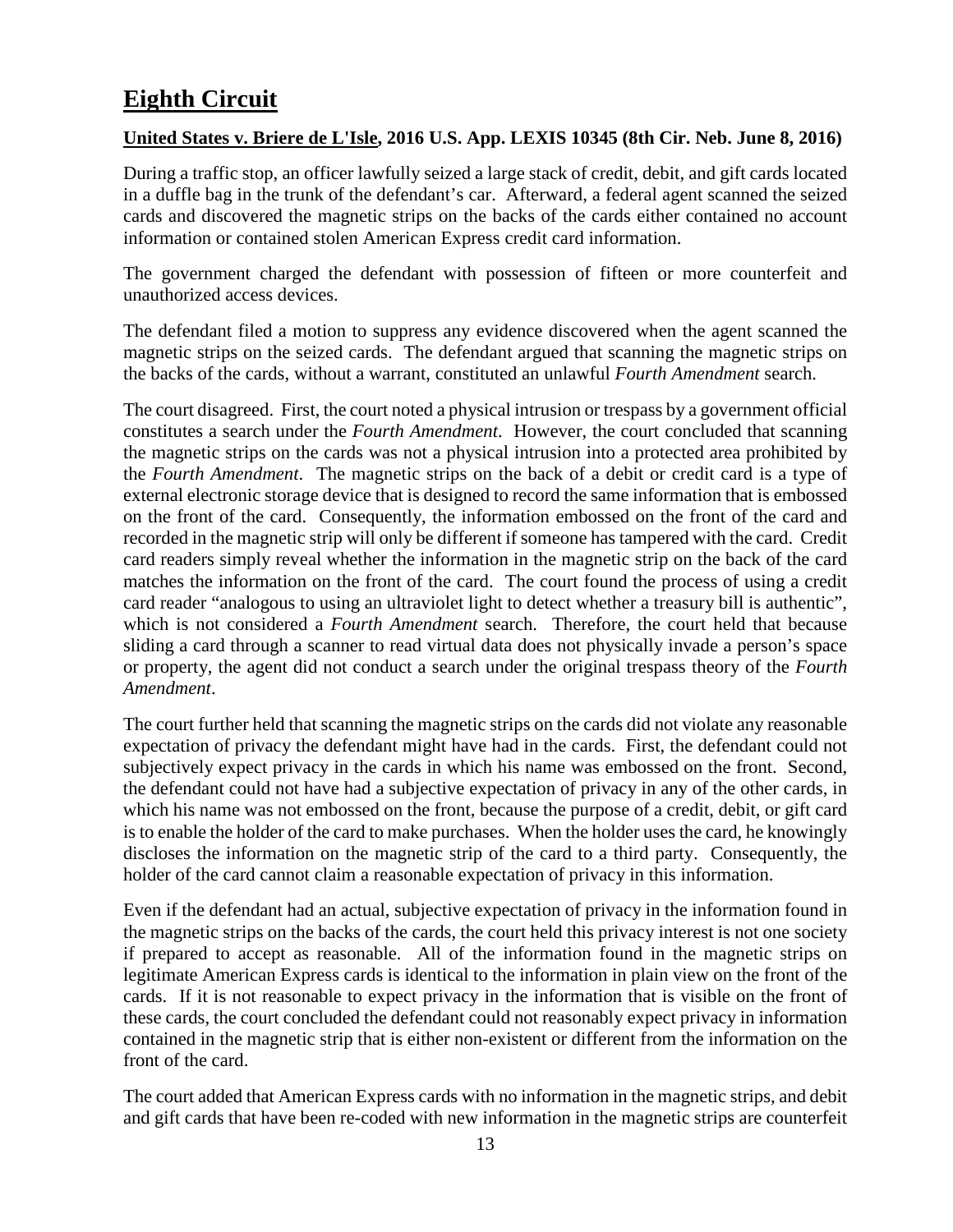cards, and therefore, considered contraband. Governmental conduct that only reveals the possession of contraband "compromises no legitimate privacy interest." The court concluded that because scanning the magnetic strips on the cards was the government's way of revealing the defendant's possession of contraband, the counterfeit cards, there was no violation of a legitimate privacy interest, and no search within the meaning of the *Fourth Amendment*.

For the court's opinion: [http://cases.justia.com/federal/appellate-courts/ca8/15-1316/15-1316-](http://cases.justia.com/federal/appellate-courts/ca8/15-1316/15-1316-2016-06-08.pdf?ts=1465398085) [2016-06-08.pdf?ts=1465398085](http://cases.justia.com/federal/appellate-courts/ca8/15-1316/15-1316-2016-06-08.pdf?ts=1465398085)

\*\*\*\*\*

#### <span id="page-13-0"></span>**United States v. Roberts, 2016 U.S. App. LEXIS 10347 (8th Cir. Mo. June 8, 2016)**

Police officers went to an apartment to locate a suspect involved in a deadly shooting the day before. When an officer knocked on the door and announced "police officers," the door unexpectedly swung open. Rather than stand in the open doorway, providing easy targets, the officers entered the apartment. Inside the apartment, the officers found Roberts, sitting on a couch. The officers smelled the odor of burning marijuana and saw something green and leafy smoldering in an ashtray. The officers also saw a handgun on the couch.

The government charged Roberts with being a felon in possession of a firearm.

Roberts argued the evidence seized from the apartment should have been suppressed because the officers' warrantless entry into his apartment violated the *Fourth Amendment*.

The court disagreed. When the door opened unexpectedly after a hard "police knock," the officers found themselves caught off-guard, isolated, and framed in an open doorway to an apartment they thought might contain an armed gunman. While the court commented that it had not previously considered an exigent circumstances case with facts similar to these, it concluded the officers' concern for their safety when the apartment door opened was reasonable. Facing a split-second decision between entry and retreat, the court refused to hold the officers only reasonable response was to retreat.

Click for the court's opinion: [http://cases.justia.com/federal/appellate-courts/ca8/15-2642/15-](http://cases.justia.com/federal/appellate-courts/ca8/15-2642/15-2642-2016-06-08.pdf?ts=1465398087) [2642-2016-06-08.pdf?ts=1465398087](http://cases.justia.com/federal/appellate-courts/ca8/15-2642/15-2642-2016-06-08.pdf?ts=1465398087)

\*\*\*\*\*

#### <span id="page-13-1"></span>**United States v. Dillard, 2016 U.S. App. LEXIS 10417 (8th Cir. Mo. June 9, 2016)**

Two officers patrolling in a marked squad car in an area known for, among other things, auto thefts, saw three individuals standing near a parked car. As a different squad car passed by the parked car, all three individuals moved away from the vehicle. After the squad car passed, one of the men, Dillard, walked back to the driver's side door of the parked car. When the two original officers drove past the parked car to obtain its license plate number, Dillard again walked away from the car. Believing Dillard's activities to be suspicious, the officers decided to conduct a "pedestrian check" or a "car check." The officers suspected Dillard was attempting to break into the parked car, had previously stolen the car, or possibly was hiding something in the car. By the time the officers turned around however, the car was gone from its parking spot and no longer visible to the officers. The officers knew the car must have been travelling in excess of the 25 miles-per-hour speed limit, as it would not have been possible to travel out of their view in the time it took them to turn around. The officers radioed for assistance locating the car. Another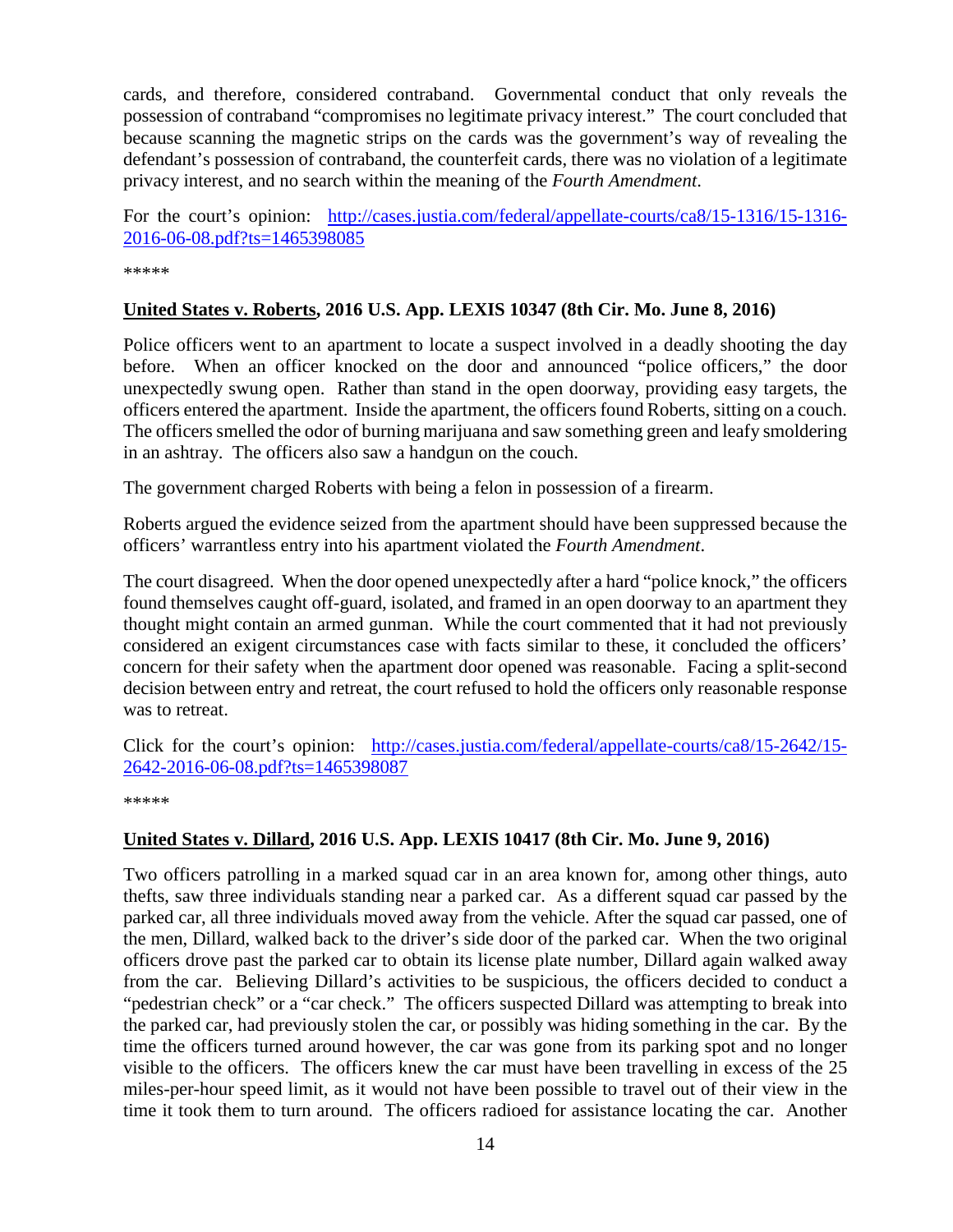officer located and stopped Dillard. During the stop, officers found a loaded firearm in Dillard's car.

The government charged Dillard with being a felon in possession of a firearm.

Dillard filed a motion to suppress the firearm, arguing the officers did not have reasonable suspicion to justify the traffic stop.

The court disagreed. While patrolling a high-crime area, two officers saw Dillard acting suspiciously by moving away then returning to the parked car as another squad car drove past. Then, when the officers drove past the parked car, Dillard repeated the same behavior. Finally, when the officers decided to conduct a "pedestrian check," or "car check" because they suspected Dillard might be involved in criminal activity, they discovered the car was gone, and likely had fled at a high rate of speed. At this point, the court concluded the officers were justified in stopping the fleeing car to investigate whether Dillard was involved in criminal activity.

For the court's opinion: [http://cases.justia.com/federal/appellate-courts/ca8/15-1668/15-1668-](http://cases.justia.com/federal/appellate-courts/ca8/15-1668/15-1668-2016-06-09.pdf?ts=1465486278) [2016-06-09.pdf?ts=1465486278](http://cases.justia.com/federal/appellate-courts/ca8/15-1668/15-1668-2016-06-09.pdf?ts=1465486278)

\*\*\*\*\*

#### <span id="page-14-0"></span>**United States v. Nowak, 2016 U.S. App. LEXIS 10956 (8th Cir. S.D. June 17, 2016)**

Nowak asked his friend, Madsen, for a ride. When Nowak got into Madsen's car, he placed his backpack on the floor in front of him. A few minutes later, an officer stopped Madsen for a traffic violation. When Nowak got out of the car, the officer told Nowak to get back into Madsen's car, and Nowak complied. When the officer returned to his patrol car to contact dispatch, Nowak exited Madsen's car and ran from the scene. The officer did not pursue Nowak. Madsen gave the officer consent to search his car, and when the officer asked Madsen about the backpack, Madsen told the officer it belonged to Nowak. The officer searched the backpack and found a handgun. Other officers searched the area but did not locate Nowak who did not return to the scene during the 24-minute traffic stop.

The government charged Nowak with being a felon in possession of a firearm.

Nowak filed a motion to suppress the firearm, arguing the warrantless search of his backpack violated the *Fourth Amendment*.

The court disagreed, holding Nowak had abandoned the backpack; therefore, he gave up any privacy interest he had in its contents. The test to determine whether property has been abandoned is based on the objective facts available to the investigating officers, not based on the owner's subjective intent. For example, it does not matter if an owner has a desire to reclaim his property later. In addition, the court considers whether the owner physically relinquished his property and whether he denied ownership of it. The court added that verbal denial of ownership is not necessary for a finding of abandonment.

In this case, Nowak did not deny ownership of the backpack but he physically relinquished it when he fled the scene of the traffic stop, leaving the backpack in Madsen's car. Even though Nowak left the backpack in Madsen's car, he did not ask Madsen to store or safeguard the backpack for him to ensure its contents would remain private. Instead, when expressly directed by the officer to remain in the car, Nowak got out of the car, ran from the scene, and left his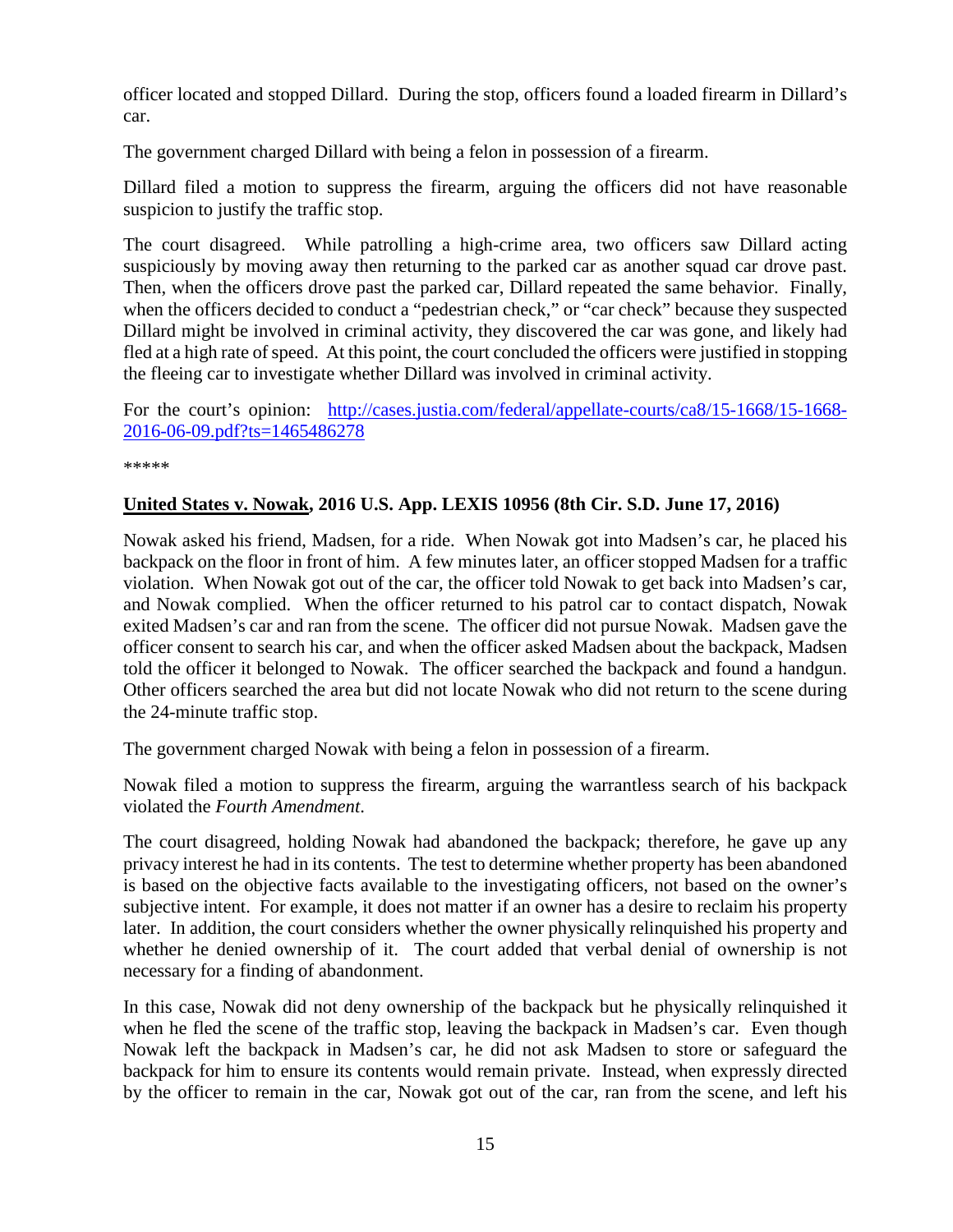backpack behind. Consequently, it was objectively reasonable for the officer to believe that Nowak abandoned the backpack, and it was lawful for the officer to search it without a warrant.

For the court's opinion: [http://cases.justia.com/federal/appellate-courts/ca8/15-2576/15-2576-](http://cases.justia.com/federal/appellate-courts/ca8/15-2576/15-2576-2016-06-17.pdf?ts=1466177474) [2016-06-17.pdf?ts=1466177474](http://cases.justia.com/federal/appellate-courts/ca8/15-2576/15-2576-2016-06-17.pdf?ts=1466177474)

\*\*\*\*\*

## <span id="page-15-0"></span>**United States v. Roelandt, 2016 U.S. App. LEXIS 12030 (8th Cir. Iowa June 30, 2016)**

A plainclothes officer saw Roelandt walking quickly through a high-crime area at night. The officer noticed Roelandt was continually looking around, and he appeared to be extremely nervous. The officer knew Roelandt was a convicted felon and a "hard core" member of a local street gang. In addition, a confidential informant (CI) told the officer three month earlier that Roelandt was known to carrying a gun. Finally, the officer knew that an hour or two before he saw Roelandt that evening, another member of Roelandt's gang sustained a gunshot wound and was admitted to the hospital. The plainclothes officer directed a uniformed officer to stop Roelandt. The officer stopped Roelandt and frisked him. The officer felt a hard object in Roelandt's pocket and removed a loaded 9mm pistol.

The government charged Roelandt with being a felon in possession of a firearm.

Roelandt filed a motion to suppress the pistol, arguing the officer did not have reasonable suspicion to stop him.

The court disagreed, holding the totality of the circumstances supported the officer's reasonable suspicion that Roelandt was engaged in the criminal activity of possessing a firearm. Roelandt was a known felon and gang member who was walking quickly through a high-crime area and suspiciously looking around as he walked. The officer had received a past report from a CI that Roelandt had possessed a gun, and the officer knew a fellow gang-member, and friend of Roelandt's had been admitted to the hospital hours earlier with a gunshot wound. Although the officer did not know the details of the shooting, he knew from his experience that gang members often engaged in retaliatory shootings. Each aspect of Roelandt's behavior was largely consistent with innocent behavior when considered by itself; however, when considered together, the court concluded the officer had reasonable suspicion to stop Roelandt.

For the court's opinion: [http://cases.justia.com/federal/appellate-courts/ca8/15-2590/15-2590-](http://cases.justia.com/federal/appellate-courts/ca8/15-2590/15-2590-2016-06-30.pdf?ts=1467300658) [2016-06-30.pdf?ts=1467300658](http://cases.justia.com/federal/appellate-courts/ca8/15-2590/15-2590-2016-06-30.pdf?ts=1467300658)

\*\*\*\*\*

# <span id="page-15-1"></span>**Tenth Circuit**

#### <span id="page-15-2"></span>**Davis v. Clifford, 2016 U.S. App. LEXIS 10648 (10th Cir. Colo. June 13, 2016)**

Officer Clifford decided to conduct a traffic stop after he discovered Davis had an active warrant for driving with a suspended license due to a failure to provide proof of insurance. After he activated his emergency lights, Clifford called for back-up assistance, and three other officers responded that they were en route. Davis pulled into a parking lot and turned off her car, and the other officers soon arrived, blocking Davis' car from all directions.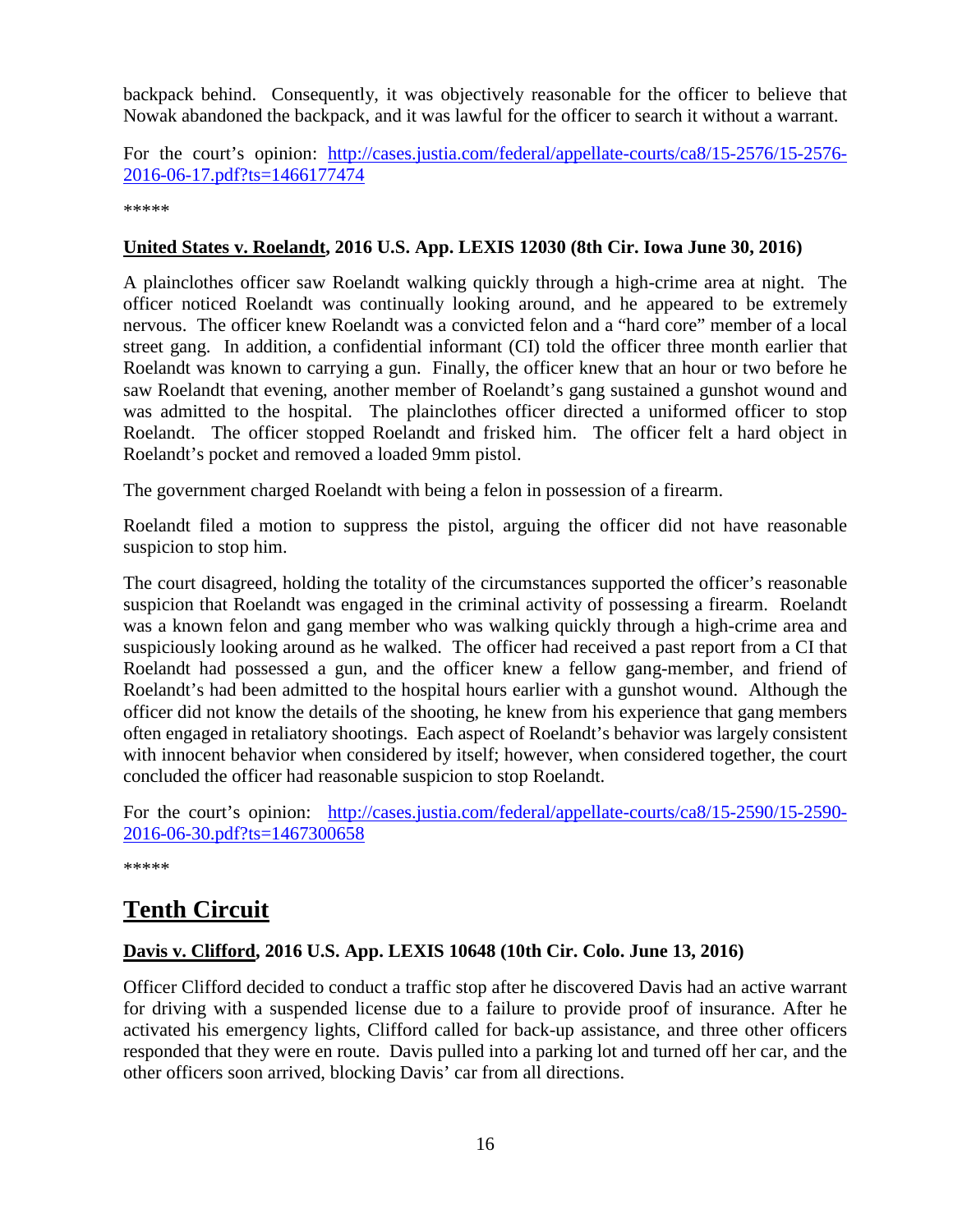According to Davis, after being surrounded by police cars, she heard batons banging on her car. Fearing for her safety, Davis locked her doors and rolled up her window. Officer Clifford and Officer Fahlsing approached the driver's side door, and Clifford told Davis to step out of the car. Through a gap in the window, Davis asked why she had been pulled over and offered to show Clifford her license, insurance, and registration information. Davis then alleged Clifford told her, "You know why," and commanded her to "step the fuck out of the car." After the officers told Davis she was under arrest, and again ordered her to exit her car, Davis responded that she would get out of the car if the officers promised not to hurt her. When she did not immediately exit her car, Davis claimed Fahlsing shattered the driver's side window with his baton. Davis claimed that Clifford and Fahlsing then grabbed her by her hair and arms, pulled her through the shattered window, pinned her face-down on the broken glass outside the car, and handcuffed her.

Davis sued Officers Clifford and Fahlsing, claiming they used excessive force when they arrested her.

While recognizing that many of the material facts alleged by Davis were disputed by the officers, the court commented that it was required to view the facts in the light most favorable to Davis. Consequently, the court concluded the facts as alleged by Davis demonstrated that Clifford and Fahlsing used excessive force; therefore, they were not entitled to qualified immunity.

The court took the facts alleged by Davis and applied them to the factors outlined by the United States Supreme Court in *[Graham v. Connor](https://supreme.justia.com/cases/federal/us/490/386/case.html)* to determine whether the officers' use of force was objectively reasonable. In *Graham*, to determine the objective reasonableness of an officer's use of force, the court found the following factors must be considered: 1) the severity of the crime, 2) whether the suspect poses an immediate threat to the safety of the officer or others, and 3) whether the suspect is actively resisting arrest or attempting to evade arrest by flight.

The court concluded the severity of Davis' crime weighed against the use of anything more than minimal force because the charge underlying her arrest for a minor driving offense was a misdemeanor. Davis claimed that the officers shattered her car window and dragged her through the broken glass by her arms and hair. The court found that this degree of substantial force was not proportional to the misdemeanor offense suspected.

The court found the second factor, whether Davis posed and immediate threat to the safety of the officers or others, weighed against Clifford and Fahlsing. The court noted there was no evidence that Davis had access to a weapon or that she threatened to harm herself or others.

The court held the third factor, whether Davis actively resisted or attempted to evade arrest, weighted slightly against Clifford and Fahlsing. Even though Davis did not immediately obey the officers' commands to exit her car, police cars surrounded Davis' car on all sides, so she could not have driven away. In addition, there was no evidence presented that Davis actually attempted to flee.

The court further held at the time of the incident it was clearly established that the use of disproportionate force to arrest an individual who had not committed a serious crime and who poses no threat to herself or others, constitutes excessive force.

For the court's opinion: [http://cases.justia.com/federal/appellate-courts/ca10/15-1329/15-1329-](http://cases.justia.com/federal/appellate-courts/ca10/15-1329/15-1329-2016-06-13.pdf?ts=1465833689) [2016-06-13.pdf?ts=1465833689](http://cases.justia.com/federal/appellate-courts/ca10/15-1329/15-1329-2016-06-13.pdf?ts=1465833689)